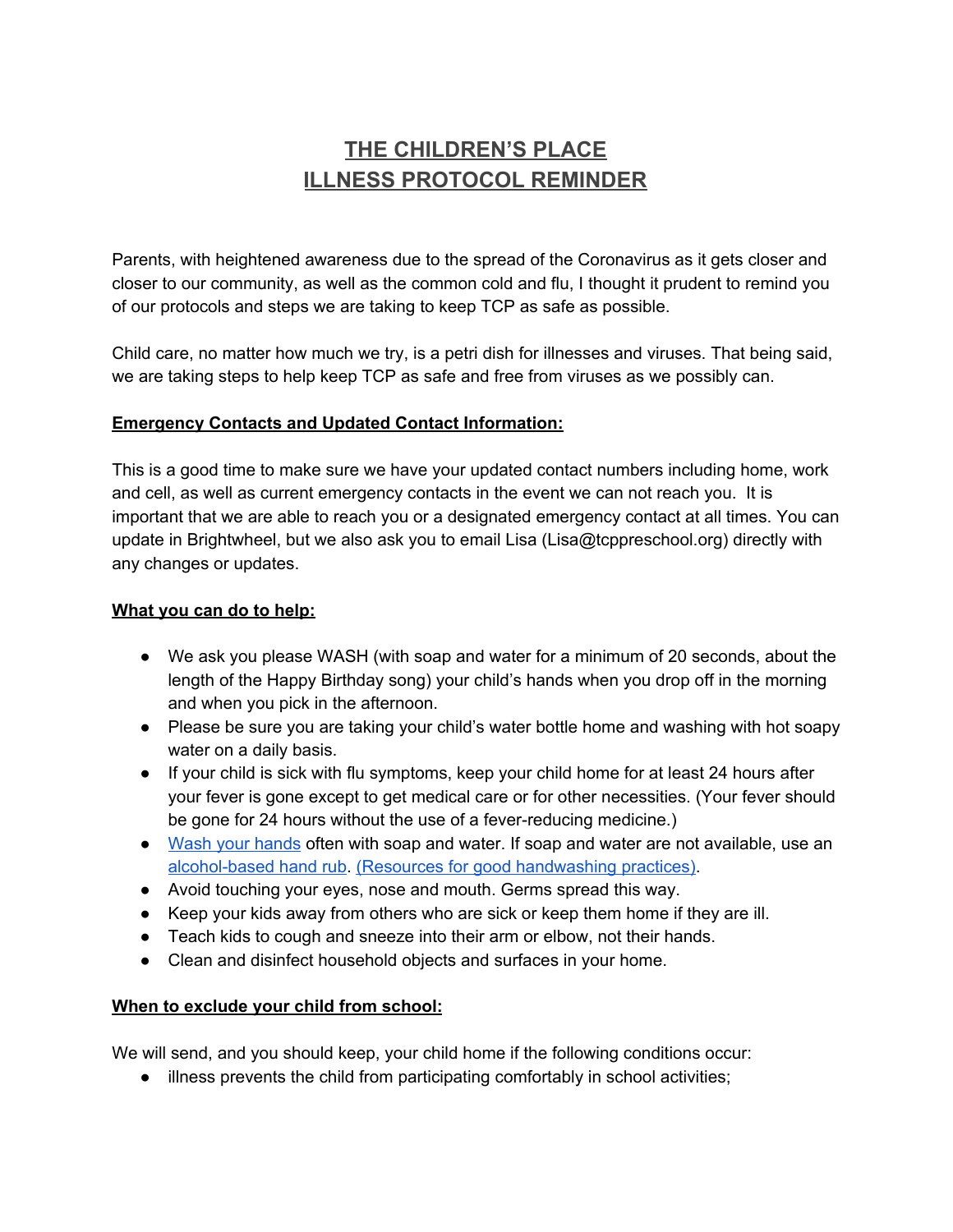- your child needs to be separated from other children or needs care that is greater than we are able to provide;
- Or, the child poses the risk of spreading harmful or contagious disease or virus to other children and staff.

During this outbreak, the CDC recommends that any child with respiratory symptoms (cough runny nose, sore throat, etc) be excluded from their child care programs, until they are symptom free or have been cleared by a doctor.

Flu vaccine is strongly recommended.

Conditions that require exclusion from school are as follows:

- When the child appears to be ill, is not responsive, irritable, crying, difficulty breathing, or a quickly spreading rash.
- Fever over 100 degrees F (38.3 C)
- Diarrhea: Stool which is occurring more frequently and/or is less formed in consistency than usual for the child, and is not associated with changes in diet. Exclusion is required for all diaper children whose stool is not contained in the diaper and potty trained children if the diarrhea is causing accidents.
- Vomiting 2 or more times in the previous 24 hours.
- Abdominal pain that continues for more than 2 hours or is intermittent and associated with a fever other signs or symptoms.
- Mouth sores with drooling unless the child's primary health provider stated the child is noninfectious.
- Rash with fever or behavioral changes, until the child's primary health provider determines the child does not have a communicable disease. A doctor's note is required for the child to return to school.
- Skin sores that are weeping fluid or on an exposed body surfaces that can not be covered.

Other conditions with specific diagnoses that require exclusion from school are as follows, a doctor's note will be required for your child to return to school.

- Strep Throat
- Head Lice
- Chickenpox
- Rubella
- Pertussis (Whooping Cough)
- Mumps
- Measles
- Hepatitis A

## **When it is OK to stay in child care or come to school:**